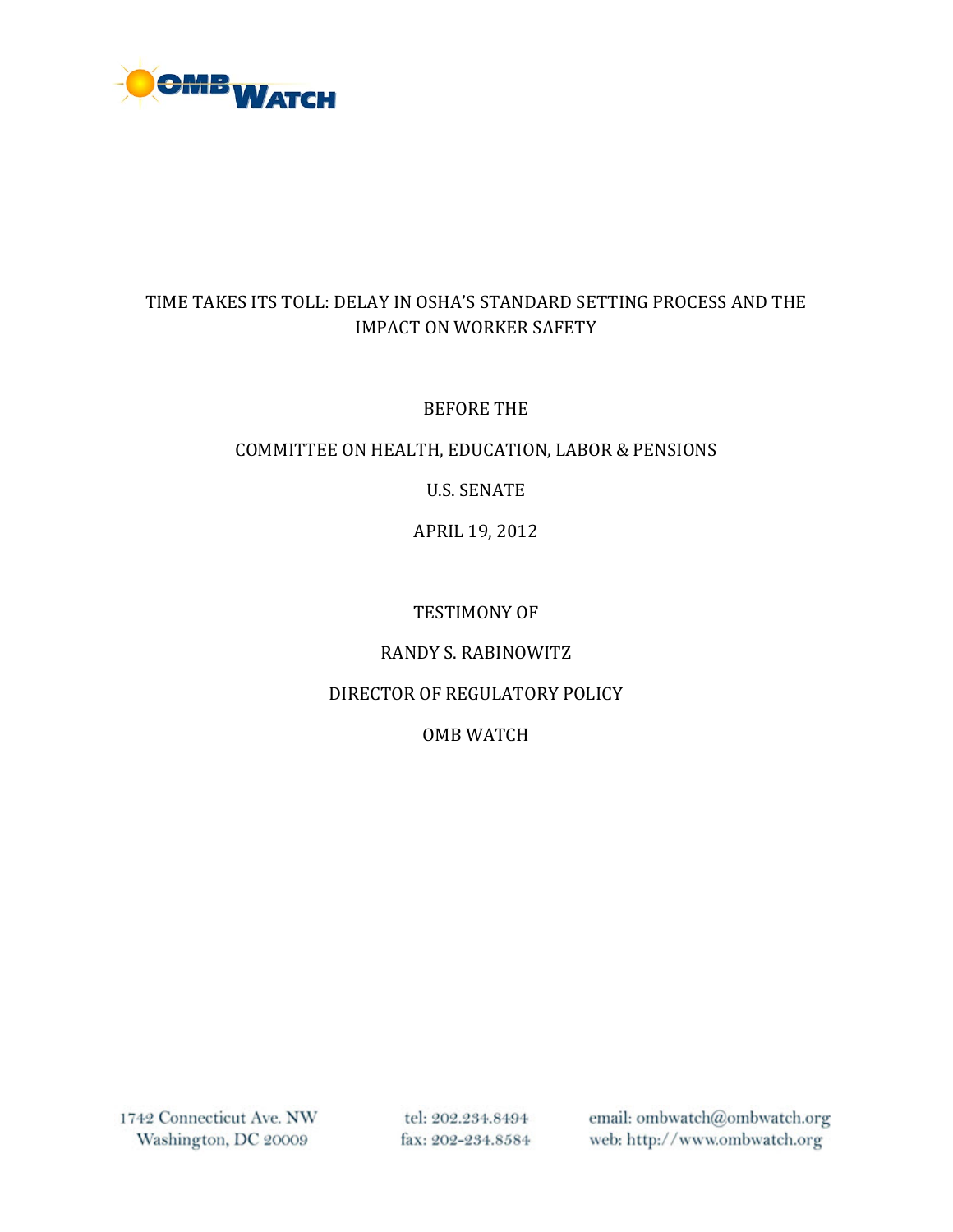## Mr. Chairman and members of the Committee:

Thank you for the opportunity to testify on delays in standard setting at the Occupational Safety and Health Administration (OSHA). My name is Randy Rabinowitz, Director of Regulatory Policy at OMB Watch, an independent, nonpartisan organization that promotes open, accountable government and health and safety standards that protect people and the environment. OMB Watch has monitored the Office of Management and Budget's (OMB) Office of Information and Regulatory Affairs (OIRA), OSHA, and their interactions for more than 25 years. We co-chair the Coalition for Sensible (CSS), an alliance of more than 75 consumer, small business, labor, scientific, research, good government, faith, community, health, and environmental organizations joined in the belief that our system of regulatory safeguards is essential to maintaining our quality of life and building a sustainable economy that works for all. Time constraints prevented the coalition from reviewing my testimony in advance, and today I speak only on behalf of OMB Watch.

I am a nationally recognized expert on OSHA standard setting. I have served as co‐chair of the American Bar Association's (ABA) OSH Law Committee; as the Editor‐in‐Chief of the ABA's treatise on OSHA Law and author of the section on standard‐setting; and as an adjunct professor teaching OSHA law. I have been lead counsel for labor unions on close to a dozen challenges to OSHA rules, and I have worked for or advised Congress, OSHA, and other federal and state health and safety agencies on regulatory issues.

# **OSHA's Mission Has Been Undermined by Too Much Regulatory Analysis**

Congress passed the Occupational Safety and Health Act of 1970 (OSH Act) to e[n](#page-1-0)sure "every working man and woman in the Nation safe and healthful working conditions." 1 OSHA protects workers by setting workplace standards and enforcing those standards through inspections. Every year, millions of workers are protected from the hazards posed by grain elevator explosions, dangerous equipment, toxics chemicals and materials, and dozens of other workplace hazards because of OSHA's work.

Unfortunately, OSHA's rulemaking process is now so burdened by requirements for regulatory analysis that the agency is incapable of issuing timely standards to protect workers. New workplace hazards and new scientific evidence about the health effects of exposure to a variety of toxic chemicals should result in the prompt issuance of new OSHA standards, but OSHA is finding it more difficult to respond to these threats to workers because the agency is now required to complete an ever increasing array of onerous,

<span id="page-1-0"></span> 1 29 U.S.C. §651(b).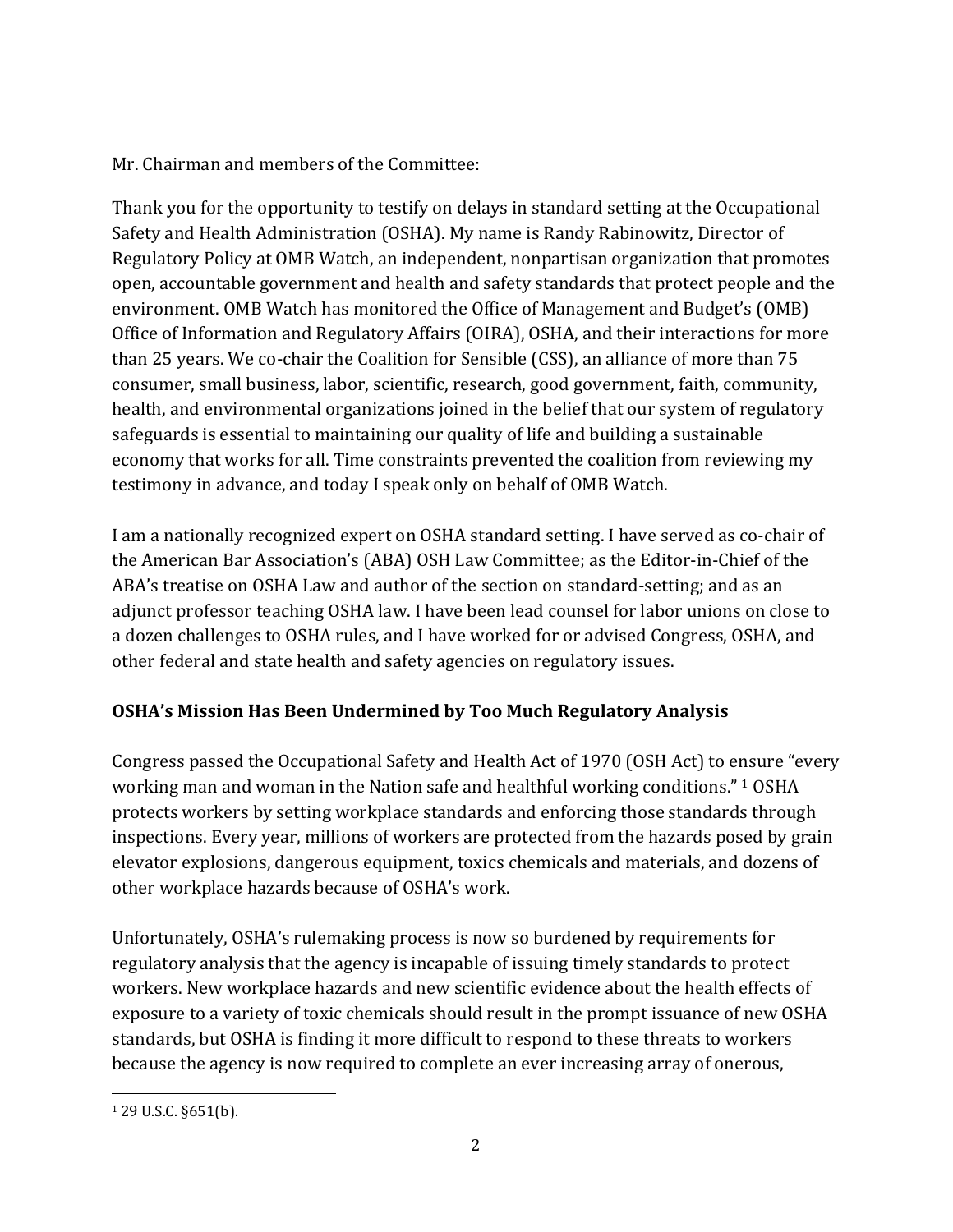duplicative, and unreasonable regulatory analyses. These analyses require staff time and agency resources that would be better spent identifying new threats to workers' health and enforcing existing safety standards.

Protecting worker safety is the clear and overriding goal of the OSH Act. The primacy of this objective has been upheld by the U.S. Supreme Court. In 1981, the Court ruled that worker safety, not cost-benefit analysis, should determine whether or not a workplace safety standard is warranted. Yet OIRA insists that OSHA conduct time-consuming, expensive, and duplicative studies of the "costs to industry" beyond those required by the OSH Act before issuing rules to protect the health of American workers. These studies allow OIRA to judge OSHA standards against a cost-benefit test the Supreme Court has held is mproper. This needs to stop. Congress needs to explicitly limit OIRA's review powers. i

## **The Processes Required to Issue Rules under the OSH Act Are Thorough and Balanced**

Under the OSH Act, before OSHA can issue a new rule or standard, it must:

- (1) comprehensively evaluate the nature and extent of the health and safety risks to workers;
- (2) determine whether those benefits are significant;
- (3) ensure that the necessary technology exists to comply with its rules; and
- (4) assess the economic impact of those rules on (a) industry profits, (b) consumer prices, and (c) intra‐industry competition.

In short, OSHA cannot issue a rule unless the impact of its proposal has been thoroughly researched and shown to address significant risks in the workplace at a reasonable and affordable cost.

Moreover, the OSHA rulemaking process permits members of the public greater opportunities to participate than other regulatory agencies that only operate under the Administrative Procedure Act (APA).

After this careful process, if the health and safety standard is challenged in court – and most OSHA standards are challenged – OSHA's analyses will be scrutinized more carefully by the courts than rules issued by other agencies. If a court rules that OSHA got the analysis wrong, the courts can stop the standard from going into effect. Thus, the bar for getting a rule implemented is higher at OSHA than for most other federal regulatory agencies because the OSH Act and OSHA's internal processes require it.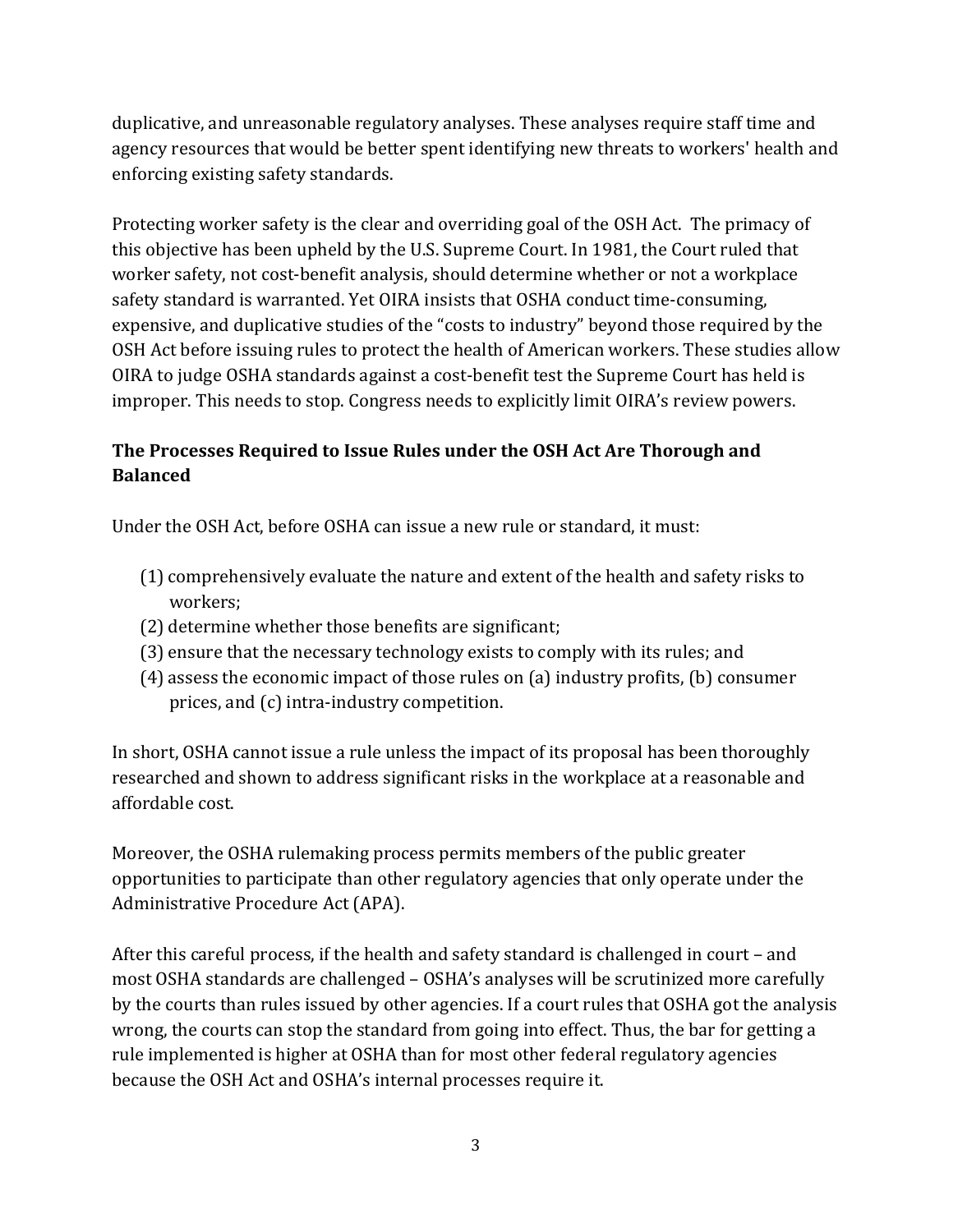In the early days of its existence, it took OSHA from six months to two years to develop major rules – even controversial ones that addressed asbestos and vinyl chloride hazards. The preambles for both of those standards were five to ten pages, and the courts ruled OSHA's analysis was adequate. What is more, these standards have been effective in protecting workers from harm. Now, with the extra‐statutory analyses that have been added to this process, it can take over a decade to upgrade or issue a new health and safety standard.

## **Analytic Requirements Added in the Past 40 Years Slow Health and Safety Protections Unnecessarily, Duplicate Effort, and Waste Public Resources**

In the years since its creation, OSHA's charge to protect workers from harm has been undermined by Kafka‐esque demands for additional reviews of existing rules mandated by new statutes and executive orders. Many of these additional analytic requirements overlap with, duplicate, and/or conflict with the requirements of the OSH Act and serve no apparent purpose other than to delay and burden the rulemaking process.

As new analytic requirements have been imposed on OSHA, the time needed to complete a rule has increased. GAO has calculated that, *on average*, it now takes almost eight years to promulgate an OSHA standard. Cumulatively, these requirements have crippled OSHA's ability to set new safety and health standards in a timely and responsive fashion.

### **Process Reforms that Slow Health and Safety Standards**

In 1980, the Paperwork Reduction Act (PRA) created a new office in the Office of Management and Budget (OMB), the Office of Information and Regulatory Affairs (OIRA), and tasked it with serving as a central clearinghouse for all government forms. The PRA was supposed to reduce the burden of government paperwork on citizens and non‐ governmental entities. Ironically, centralization and review by OIRA generated new paperwork and delays for government agencies as they waited for the office to review and approve their requests to collect the information necessary to support new standards.

Shortly after OIRA's creation, President Ronald Reagan issued an executive order requiring rulemaking agencies to submit every regulation to OIRA for review and approval, and the office was tasked with determining whether the benefits of each rule outweighed its costs. Congress has never given OIRA this authority. Since the 1980s, the process has slowed so much that several significant OSHA health standards were issued after courts or Congress ordered the agency to move forward. (For example, it took six years and a lawsuit before OSHA issued a formaldehyde standard.)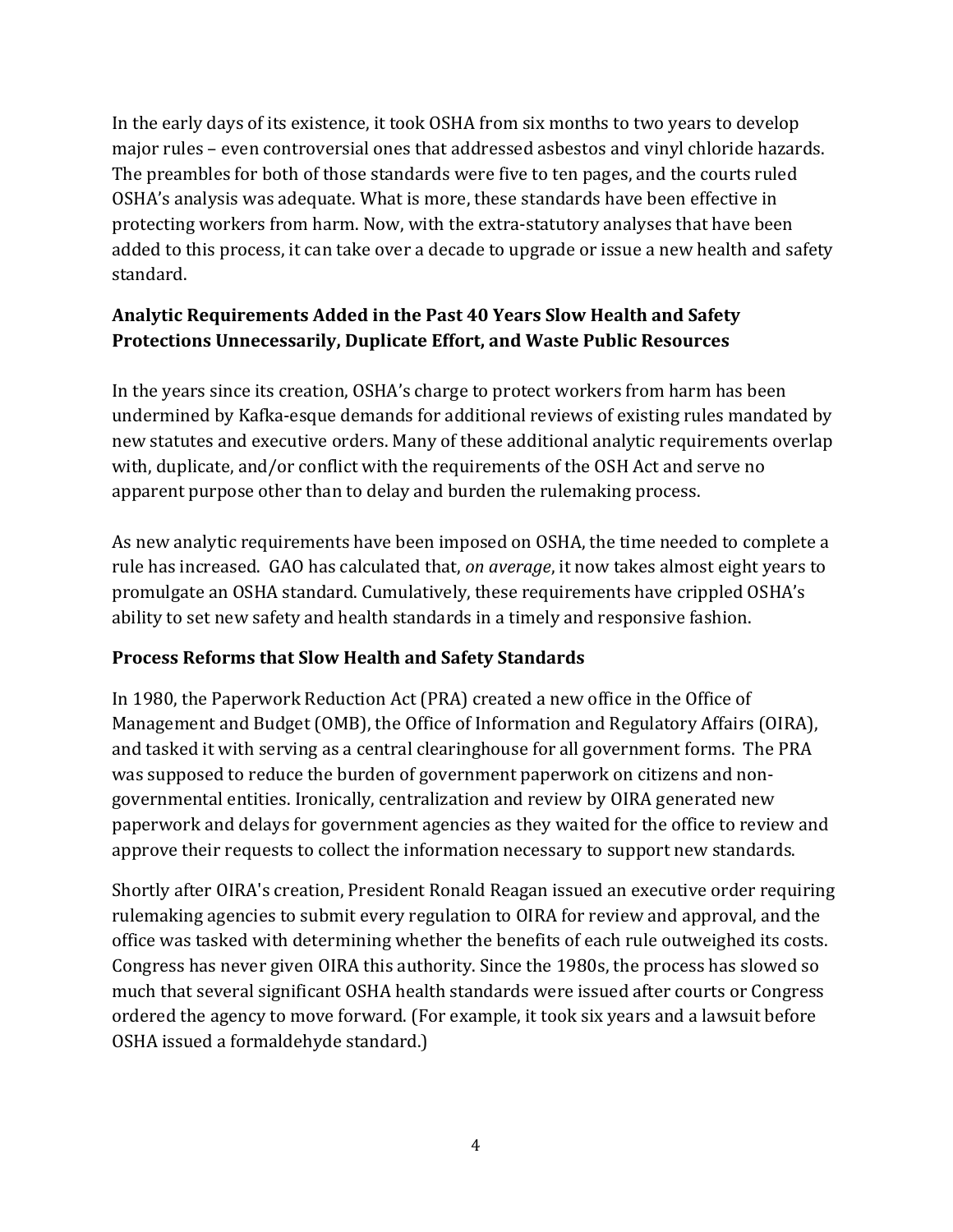In 1993, in Executive Order 12866, President Bill Clinton established the current regulatory review process, which encourages the use of cost-benefit analysis, risk assessment, and performance‐based standards, and gives OIRA authority to coordinate rulemaking among agencies and ensure they align with the president's priorities. Agencies must submit drafts of proposed and final "significant"<sup>2</sup> rules to OIRA.

Under the presidency of George W. Bush, OIRA interfered even more aggressively with agency rulemaking activities. With E.O. 13272, OIRA imposed rigorous guidelines for costbenefit analyses, including peer review (adding more time to the process) and began commenting on agency drafts before they had even been submitted for review. The Obama Administration has continued this regime of regulatory review.

In addition to the requirements for regulatory analysis imposed by E.O. 12866, between 1976 and 1984, Congress passed a series of laws designed to ensure regulations did not unduly burden small businesses. These laws added yet another set of analytic requirements to rulemaking. An Office of Advocacy was established within the Small Business Administration (SBA) in 1977 and was tasked with monitoring the impact of regulations on small business. Eventually, the Regulatory Flexibility Act (RFA) required all agencies to include an assessment of small business impacts as a key part of the rulemaking process and to use a "less burdensome alternative" if the rule would have significant impact on or affect a substantial number of small enterprises. By 1980, the law required agencies to solicit the views of small entities and the Office of Advocacy and to publish an initial and/or final analysis of the impact in the *Federal Register* or certify that the proposed rule would have no impact on small businesses. RFA requirements meant an agency would have to not only assess the benefits and costs of a new rule on the overall economy and regulated industries, but also assess its impact on small businesses. The burdens of nalysis were growing, increasing the time and resources needed to propose new health a and safety standards.

### **The OSH Act Requires an Evaluation of the Benefits and Costs of Proposed Rul es**

The original OSH Act requires OSHA to thoroughly examine the costs of the rules it imposes. Section 6(b)(5) of the OSH Act requires OSHA to determine, before it issues a final rule, that a standard is feasible, both technologically and economically. Before it can decide

 2 Significant regulatory actions under E.O. 12866 are those: (1) with an annual effect on the economy of \$100 million or more; (2) inconsistent with a rule or action taken by another agency; (3) which would alter budgetary impact of government program or recipients of such; or (4) raise novel legal or policy issues. OIRA views all OSHA standards as "significant."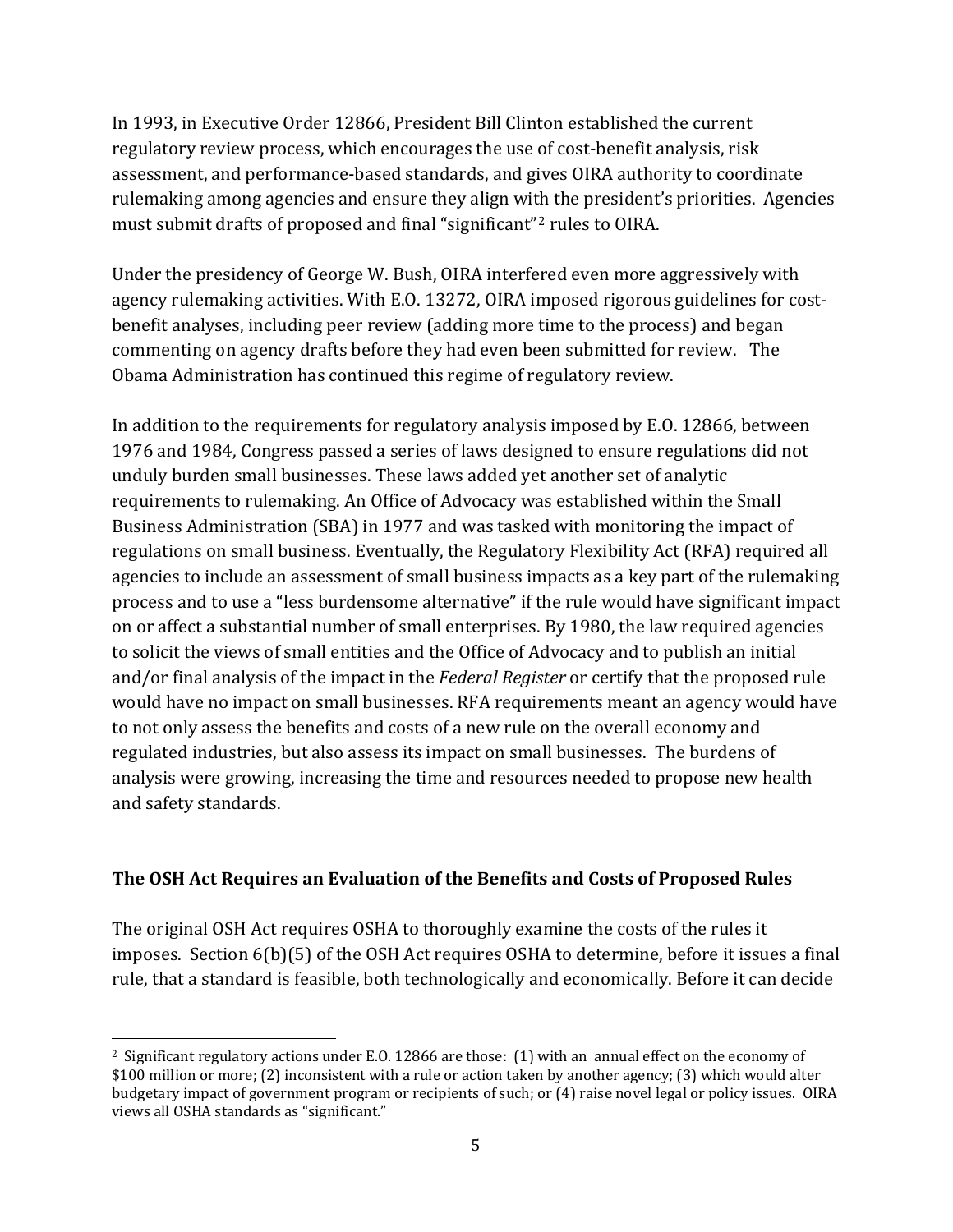whether a standard is feasible, OSHA must make a "reasonable assessment of the likely range of costs and the likely effects of those costs" on each affected industry.<sup>3</sup>

OSHA standards protect hundreds of thousands of workers, in multiple industries, from harm. Obviously, the more workers and industries affected by a safety standard (for example, a sprinkler system for fire prevention), the higher the aggregate costs of a rule. Recognizing this, the courts have ruled that OSHA should "examine those [aggregate] costs in relation to the financial health of the industry and the likely effect of such costs on the unit consumer prices."[4](#page-5-0) To ensure that it does not place an undue burden on small business, OSHA must make sure that its standard does not "threaten[ ] the competitive stability of an i[nd](#page-5-0)ustry," increase inter or intra-industry competition, or create "undue concentration."<sup>5</sup>

## **OIRA CostBenefit Analysis and Risk Assessment Requirements Contradict the OSH Act and the Supreme Court's Interpretation of the Law**

In addition to assessing the economic impact of its standard, OSHA must also complete a detailed scientific analysis of the nature and extent of the hazards posed to workers. When it can do so, OSHA quantifies this risk, but it is not required to do so by law.[6](#page-5-1) Sometimes the science is not yet conclusive about the health effects on workers; in such cases, the courts have ruled that "OSHA cannot let workers suffer while it awaits the Godot of scientific certainty."[7](#page-5-2) Instead[, O](#page-5-3)SHA's scientific judgments must be supported "by a body of reputable thought."8 In fact, after rigorous testing through the rulemaking process, OSHA's scientific determinations have been overwhelmingly upheld by the courts.

Significantly, the Supreme Court has weighed in on the use of cost-benefit analysis in OSHA standard setting. It held:

Congress itself defined the basic relationship between costs and benefits, by placing the benefit of worker health above all other considerations save those making attainment of this benefit unachievable. Any standard based on a balancing of costs and benefits by the Secretary that strikes a different balance than that struck by Congress would be inconsistent with the command set forth in section 6(b)(5).

<sup>3</sup> *ed Steel Un ti workers of America v. Marshall*, 647 F.2d 1189, 1266 (D.C. Cir. 1980).

*Id. a*t 1265. 4

<span id="page-5-0"></span> $5$  *Id.* 

<span id="page-5-1"></span><sup>6</sup> *Industrial Union Dep't. v. American Petrole* , 655 (1980); *Nat'l Maritime Safety Ass'n. v. um Inst.*, 448 U.S.607 *SHA*, 649 F.3d 743 (D.C. Cir. 2011). *O*

<span id="page-5-2"></span><sup>7</sup> *United Steelworkers of America v. Marshall*, 647 F.2d at 1266.

<span id="page-5-3"></span><sup>8</sup> *Industrial Union Dep't v. American Petroleum Inst.*, 448 U.S. at 656.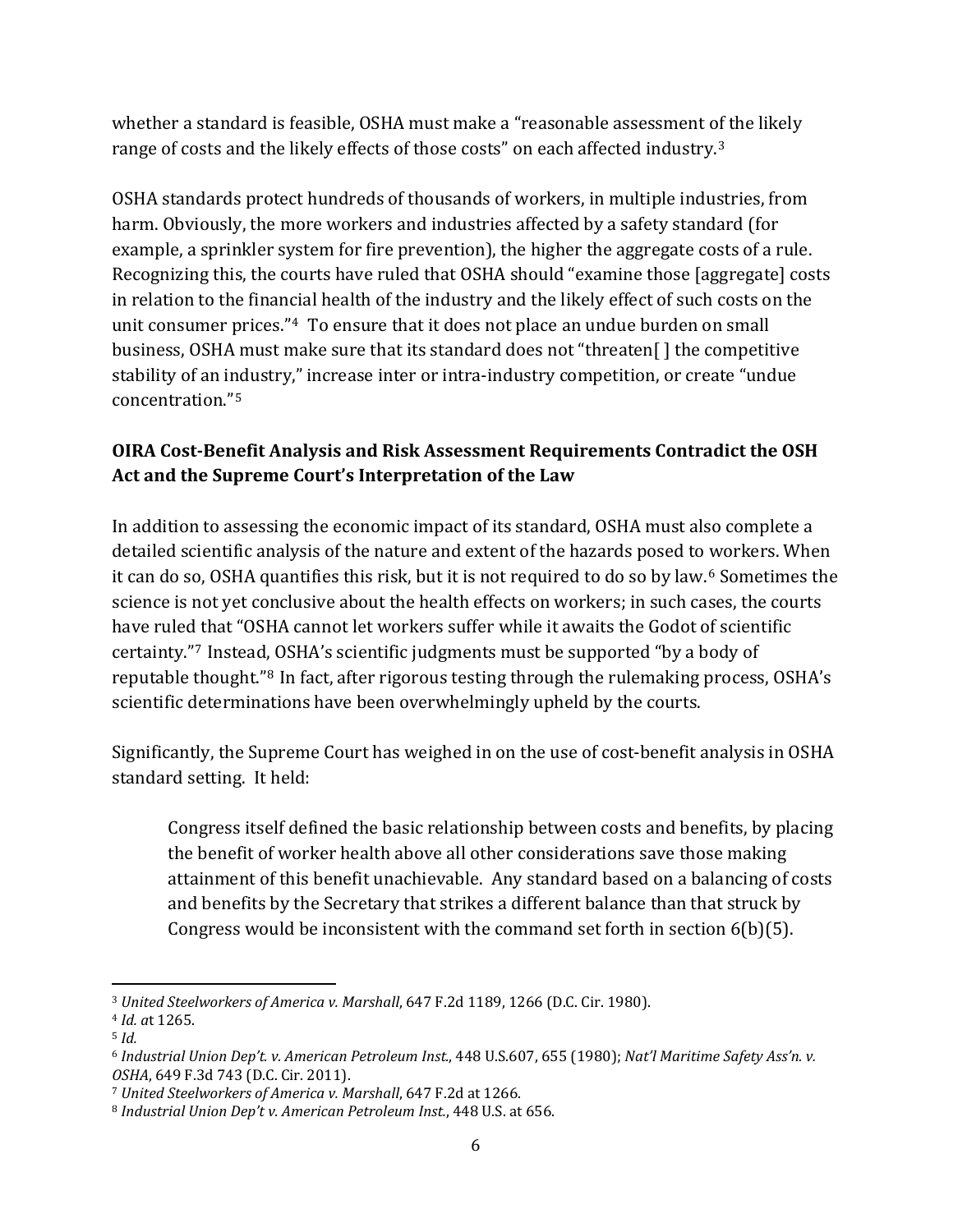## **Thus costbenefit analysis is not required by the statute because feasibility** analysis is.<sup>9</sup>

OIRA's demand that an OSHA rule meet a cost‐benefit test is incompatible with the OSH Act. OIRA should be prohibited from evaluating and rejecting OSHA standards on the basis of a cost-benefit test. Any analysis by OIRA that uses a different standard than the one described above is improper. We believe that cost-benefit analyses simply cannot properly value some of the most important benefits of worker protections. Without adequate measures of benefits, and with the insistence on measuring aggregate and cumulative costs, cost‐benefit analysis becomes a tool for blocking worker protections. Delaying worker protections by using an inherently flawed methodology is unjustifiable.

OIRA should not be permitted to second guess OSHA's scientific judgments or to demand scientific certainty before OSHA moves to protect workers. OIRA analysts are not qualified to assess the complex toxicological, epidemiological, and quantitative judgments OSHA makes when it evaluates workplace risks.

## **The OSHA Rulemaking Process Is Open and Participatory; OIRA Reviews Are Secretive and Subject to Undue Influence by Regulated Entities**

OSHA rulemaking provides greater opportunity for comment and participation than is required by most agencies that operate under the Administrative Procedure Act. The procedures mandated by the OSH Act, commonly referred to as "hybrid rulemaking" procedures, ensure that OSHA's scientific, technical, and economic analyses are fully vetted. By contrast, OIRA reviews rules away from public scrutiny, in closed rooms with representatives of regulated industries. These industries typically argue against new rules.

OSHA usually begins the rulemaking process by publishing a request for information and/or advanced notice of proposed rulemaking – in other words, public input is sought early in the rule development process. For major rules, numerous stakeholder meetings are held in various locations around the country. If an OSHA standard will impact small business, OSHA is one of two agencies that must establish a special panel to get early input from small entities, as required by the Small Business Regulatory Enforcement Fairness Act (SBREFA). Once a proposed rule is issued, interested parties can submit written comments and evidence.

If any party requests a hearing during rulemaking – and a hearing is almost always requested – OSHA must hold one. An administrative law judge presides at the hearing. During the public hearing, interested parties may present testimony and any participant

 <sup>9</sup> *American Textile Mfrs. Inst. v. Donovan*, 452 U.S. 490, 509 (1981) (emphasis added).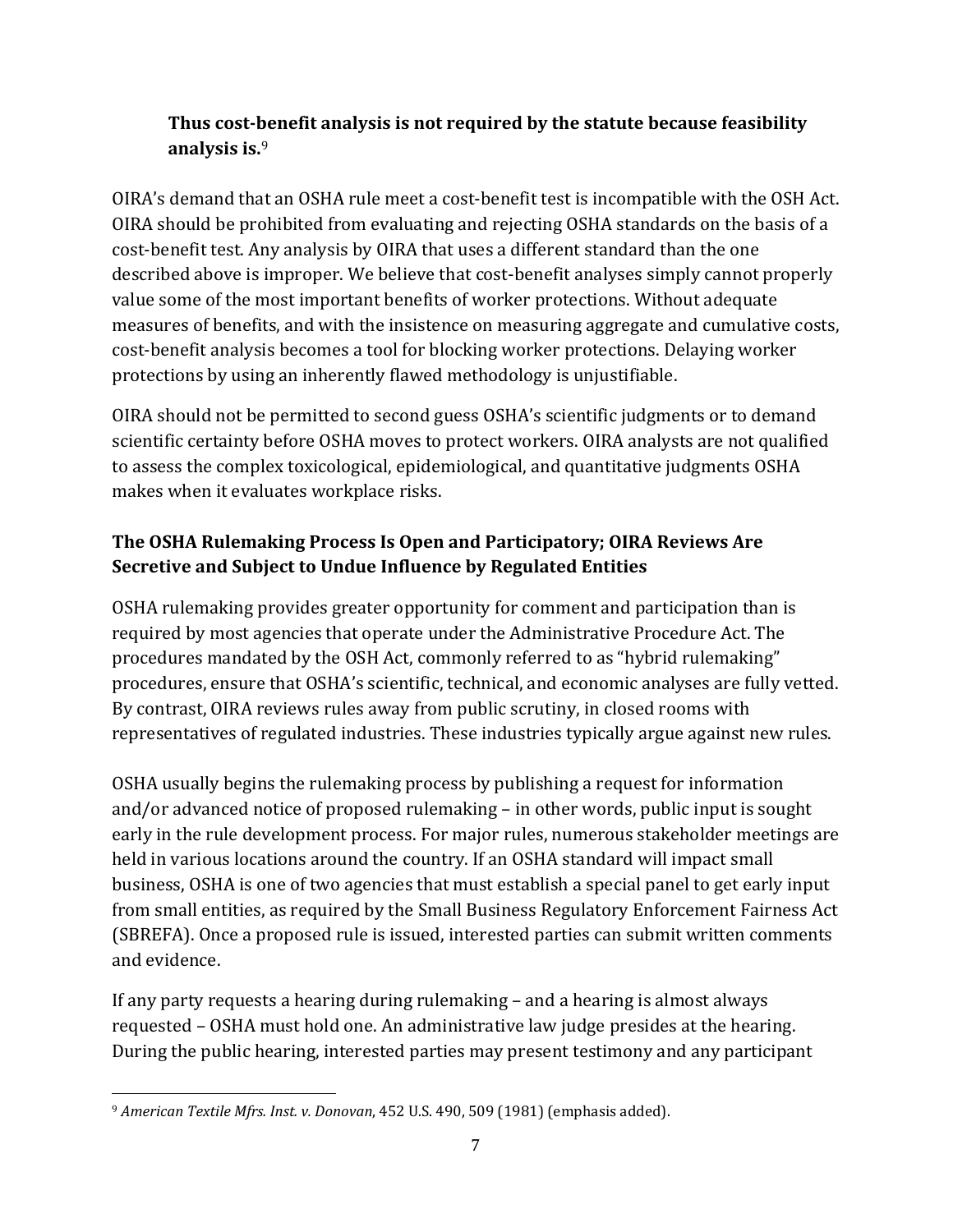can cross‐examine all witnesses. OSHA hearings are often held in several locations across the country and can go on for several weeks. Workers, public health officials, scientists, small business owners, union representatives, and business groups actively participate in these hearings. At the end of the hearing, OSHA provides the public with an opportunity to file post-hearing comments and post-hearing arguments.

All of the evidence on which OSHA's proposed rule is based, pre- and post-hearing comments, and hearing transcripts are included in a public docket. OSHA must base its final decision on information in this public rulemaking record. OSHA's explanation for its final rule must be supported by substantial evidence in the record.

By contrast, the OIRA review process is neither transparent nor open. Most meetings on proposed rules at OIRA are with industry opponents of regulation, not injured workers. Unlike the broad participation in OSHA rulemaking, only a select few get to meet with OIRA. While OIRA is supposed to make the list of individuals who attend such meetings public, it does not disclose what is discussed. While OSHA must base its regulatory decisions on the evidence it gathers and explain its regulatory choices, OIRA is not required to do so. Typically, neither OIRA nor the regulatory agencies disclose the changes in agency rules demanded by OIRA.

We believe the narrow, secretive OIRA review process undermines the public participation guarantees in the OSH Act. If OIRA is going to have a regulatory review role – and we believe that role should be substantially more limited than it currently is – it should be limited to reviewing OSHA's record and ensuring that the agency has reasonably carried out its statutory duties. OIRA should also have to publish the rule changes it demands with a written justification for why it is asking for those changes.

## **OIRA Delays Should Not Be Allowed To Bury Worker Protections.**

E.O. 12866 mandates that OIRA complete its review of any proposed rule within 90 days (with a possible extension of another 30 days). OIRA staff have not been adhering to these deadlines.

The proposed rule limiting the amount of silica allowed in factories and other worksites is an example of the human costs of delay. In the decades this rule has been under consideration, thousands of workers have died and thousands of others have contracted a debilitating lung disease. According to Centers for Disease Control statistics, as many as 1.7 million workers are exposed to dangerous levels of silica in the workplace each year and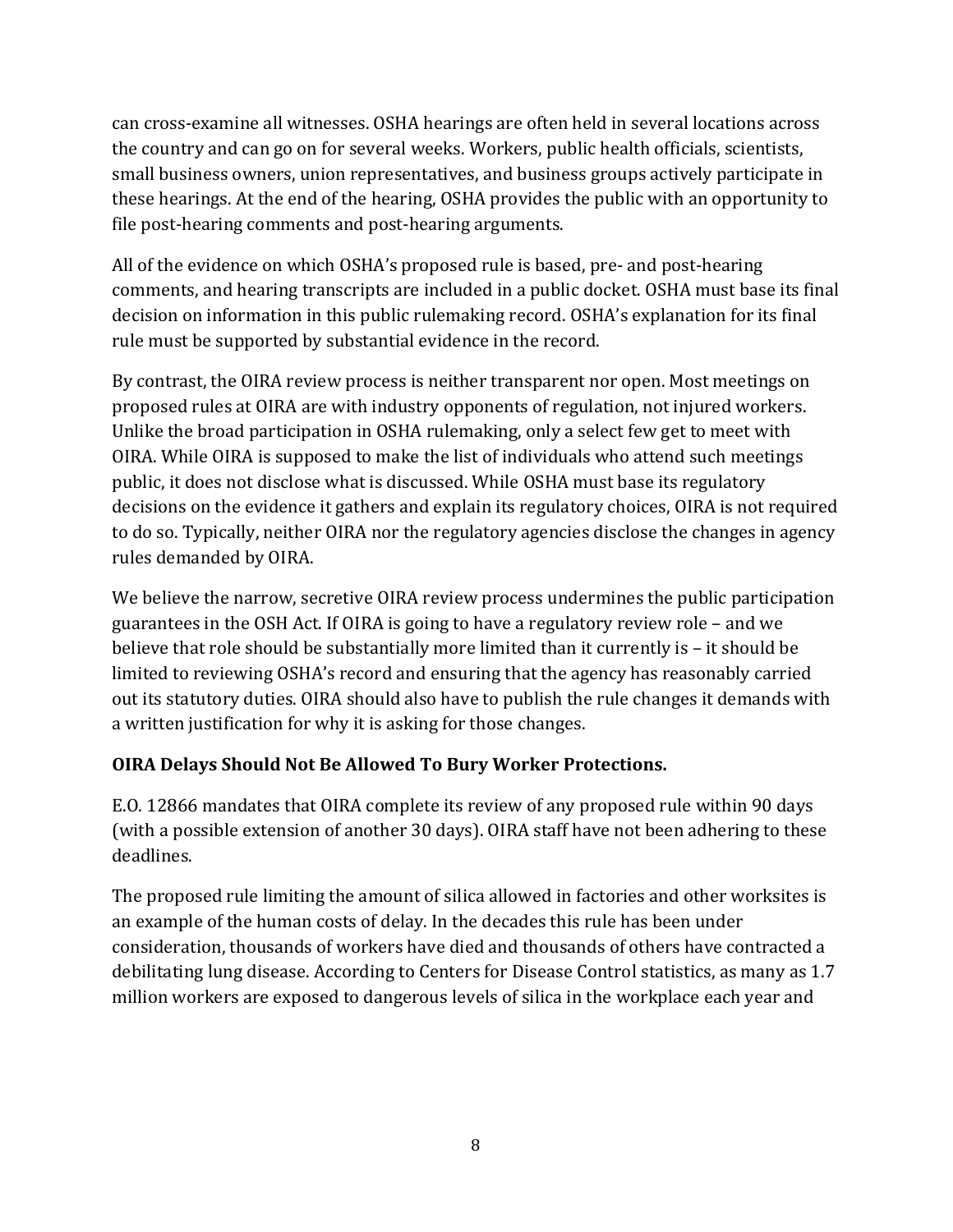researchers estimate that 3,600 to 7,300 of them develop silicosis. Approximately 200 workers die of silicosis each year.10 Their illnesses were preventable.

In 2003, OSHA completed a preliminary regulatory impact analysis of a draft proposed rule on silica and convened small business review panels. But, under the Bush Administration few worker protections moved forward and the silica proposal was scrapped. Early in the Obama Administration, OSHA revived its effort to reduce worker exposure to silica. It revised its regulatory impact analysis and sought peer review of its risk assessment. It drafted a proposed rule and sent it to OIRA for review in February 2011. Fourteen months later (as of today, 430 days, or 310 days past the deadline), OIRA is still reviewing a *proposed* rule. OIRA has offered no explanation for this delay. By delaying publication of this proposal, OIRA has made it impossible to proceed to public hearings. Regulatory review should not become a graveyard for burying rules.

## **The Benefits of Health and Safety Standards**

Given the enormous investment of agency resources required to issue a standard, OSHA does not initiate the process without strong evidence of health risks or dangerous conditions that need to be rectified. Too often in the heated business rhetoric of today, this basic fact is lost**: workplace health and safety regulations save the lives, lungs, limbs, and health of American workers.** 

Unfortunately, while the costs of lost wages, health care, and worker compensation due to exposure to workplace threats can be estimated, it is difficult to put a dollar value on the hardship and suffering of a family when a father dies on the job or a mother develops a chronic disease. Because of this, the benefits of health and safety regulations tend to be underestimated.

Meanwhile, independent analyses of the economic impact of various standards demonstrate that industry estimates of the costs of complying with new health and safety rules are often exaggerated. The costs of compliance rarely turn out to be as high as industry claims. In fact, the General Accounting Office (now the Government Accountability Office) conducted a retrospective review of the costs of federal regulations on 15 representative companies. It concluded that industry representatives have no reliable method of estimating the incremental cost of regulati[on](#page-8-0), and federal agencies have no reliable method of verifying industry's cost estimates.<sup>11</sup>

  $^{10}$  OMB Watch, "Worker Safety Rule Under Review at OIRA for Over a Year: A Tale of Rulemaking Delay," Feb. 22, 2012, *available at* http://www.ombwatch.org/node/11984.

<span id="page-8-0"></span><sup>11</sup> U.S. Gen. Accounting Office, *Regulatory Burden: Measurement Challenges and Concerns Raised by Selected Companies*, GAO‐GDD/97‐2, Nov. 1996.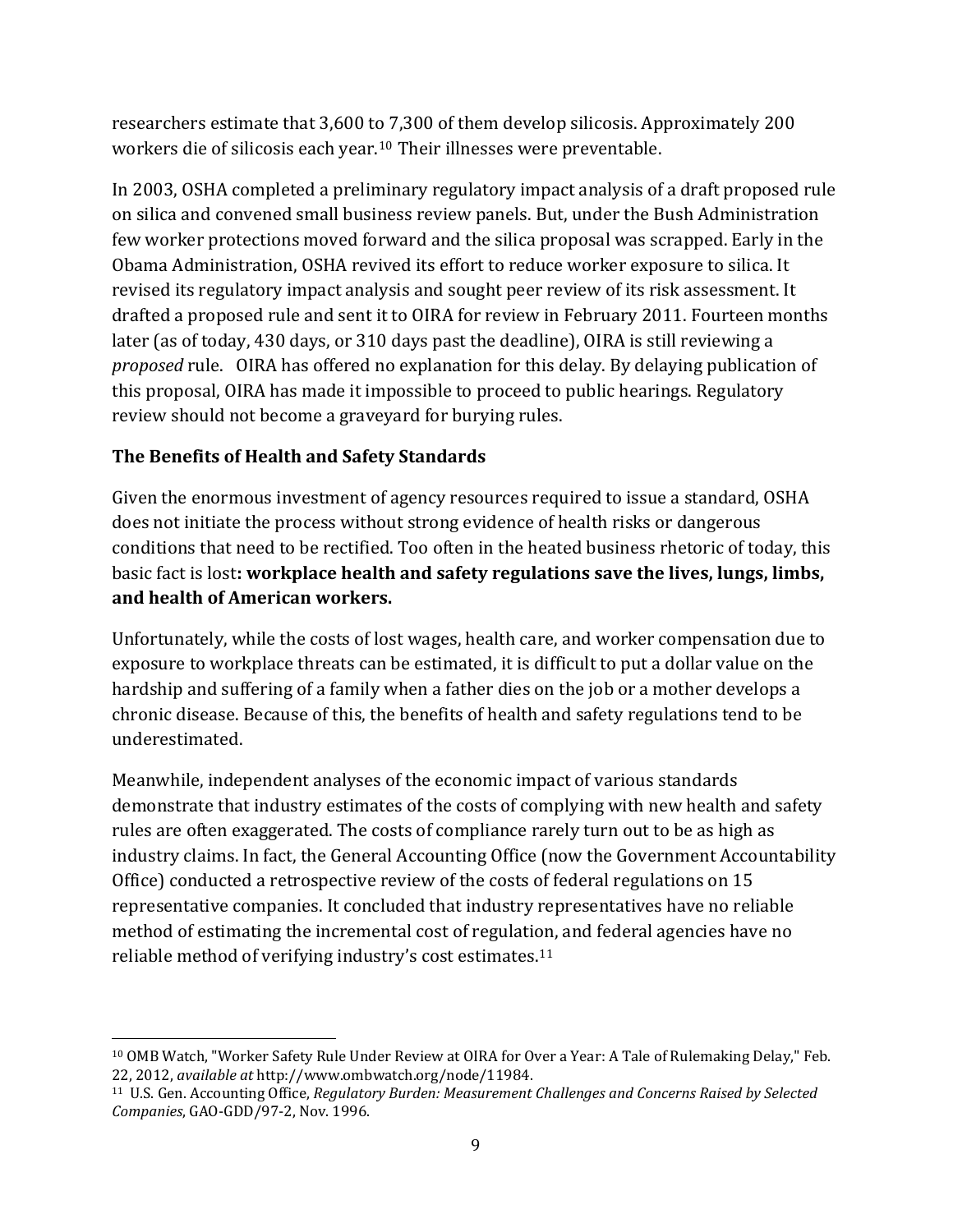Costs of compliance studies also fail to take into account the positive role that new standards can play in encouraging innovation and the use of new technologies by firms and industries. A 1995 review of major OSHA rules by the now defunct Office of Technology Assessment found that OSHA almost always *overestimated* the costs of rules because advances in technology were not factored into the analysis: "the actual compliance response that was observed included advanced or innovative control measures that had not been emphasized in the rulemaking analy[ses](#page-9-0), and the actual cost burden proved to be considerably less than what OSHA estimated."12 By way of example, OSHA's cotton dust and vinyl chloride standards were not only less costly than predicted, but led to technological innovations that made the covered industries more productive.

A comprehensive review of the relationship between industry regulations and job growth within those industries conducted by the Economic Policy Institute found that most regulations result in modest job growth.[13](#page-9-1) Even researchers at the Mercatus Center, a conservative regulatory policy center, acknowledged in written comments to House Oversight and Government Reform Committee Chair Darryl Issa, and in testimony to that committee, that there is little eviden[ce](#page-9-2) that at a macro level, regulations have caused massive job loss in the United States.<sup>14</sup> There is no evidence that occupational safety and h ealth regulations issued by OSHA have cost America jobs.

## **Pending Regulatory Reform "Solutions" Would Exacerbate Delays and Undue Influence by Regulated Industries**

Unfortunately, recent regulatory reform proposals would do nothing to ensure workers are protected from hazards; instead, they would slow or stop the rulemaking process. Four separate regulatory reform proposals are pending in the Senate: the Regulatory Accountability Act (S. 1606), the Regulations from the Executive in Need of Scrutiny (REINS) Act (S. 299), the Regulatory Flexibility Improvements Act (S. 1938), and the Regulatory Time‐Out Act (S. 1538). These bills, and others like them, would change the regulatory process in different ways but would have the same ultimate result: more delay, fewer standards to protect workers, and more illness and injury among exposed workers.

*Regulatory Accountability Act (S. 1606)*

<span id="page-9-0"></span> <sup>12</sup> U.S. Office of Technology Assessment, Gauging Control Technology and Regulatory Impacts in Occupational *OSHA's Analytical Approach*, OTA‐ENV‐635, Sept. 1995. *Safety and Health: An Appraisal of*

<span id="page-9-1"></span><sup>13</sup> Isaac Shapiro & John Irons, *Regulation, Employment and the Economy: Fears of Job Loss are Overblown*, Economic Policy Institute (2011).

<span id="page-9-2"></span><sup>14</sup> Letter from Richard Williams, Ph.D., Dir. of Policy Research, Mercatus Ctr, to Darrell Issa, Chairman, H. Comm. on Oversight & Gov't Reform (Jan. 5, 2011) (on file with author); Testimony of Jerry Ellig, *Regulatory Analysis: Understanding Regulation's Effects*, before the H. Comm. on Oversight & Gov't Reform (Feb. 10, 2011).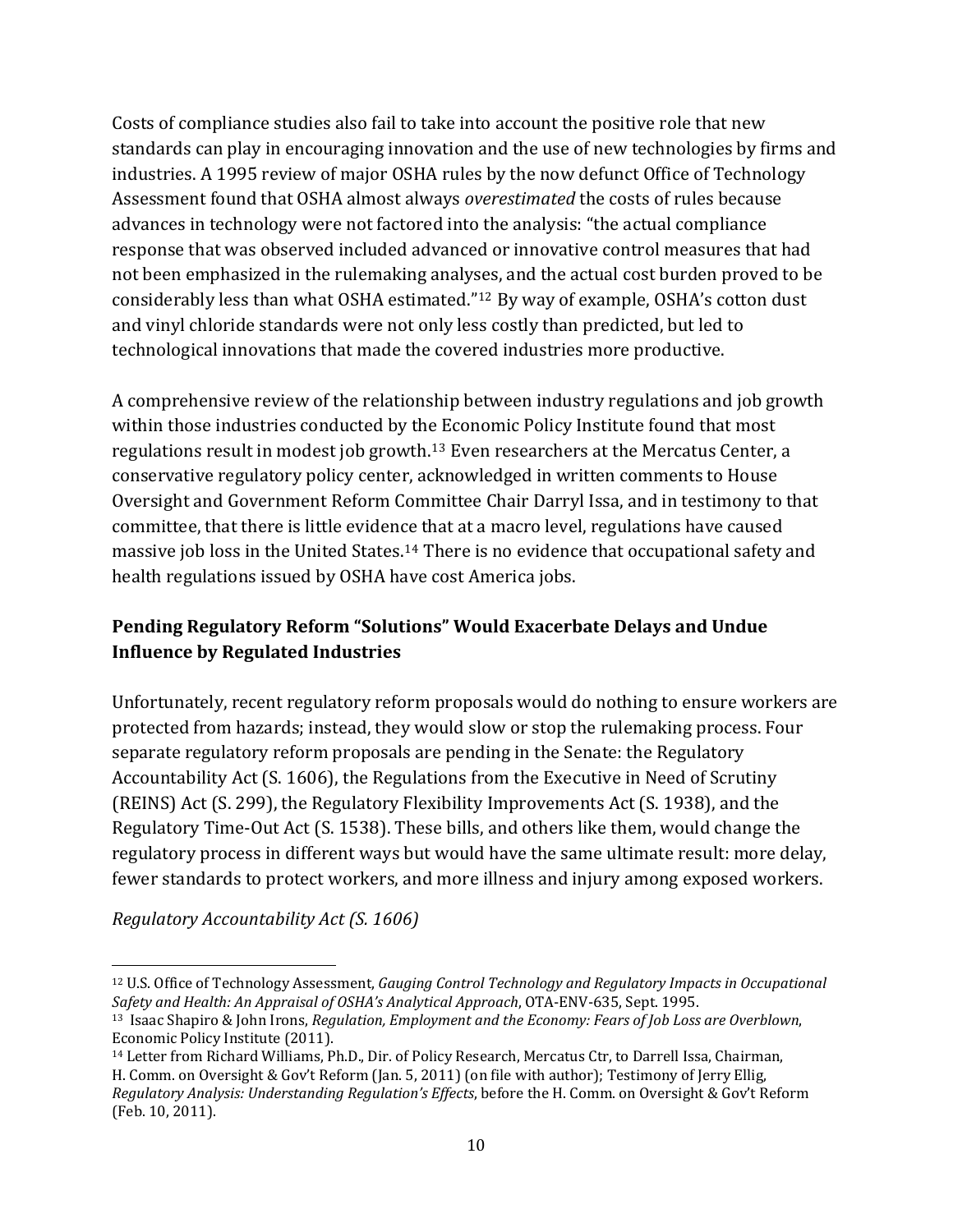The Regulatory Accountability Act (RAA) is a breathtakingly broad bill that would fundamentally rewrite the Administrative Procedure Act (APA). Curre[ntly](#page-10-0), there are more than 110 separate procedural requirements in the rulemaking process;<sup>15</sup> the RAA would add more than 60 new procedural and analytical steps. Commentators have estimated that the RAA would add at least 21 to 39 months to the rulemaking process for the most important rules, meaning that **the average OSHA rulemaking would take more than 12 years to complete** – potentially spanning four different presidential administrations.16

OSHA rulemaking already includes a process that gives participants many opportunities to present their views and to challenge those with opposing views. It does so in an open process. The RAA would supplant these proven procedures with a more adversarial process. It would mandate cost‐benefit analysis, overturning the Supreme Court's ruling in the *Cotton Dust* case. It would require that OSHA always use the lowest cost rule, leaving workers with less protection, probably nothing more than a dust mask to protect themselves from known carcinogens. Further, it authorizes the courts to disrupt the rulemaking process before it has been completed. Each of these changes would complicate rather than simplify rulemaking, and delay worker protections.

### *Regulations from the Executive in Need of Scrutiny (S. 299)*

The Regulations from the Executive in Need of Scrutiny, or REINS Act, would reinsert Congress into the rulemaking process by requiring that both houses of Congress approve each major rule, with no alterations, within a 70‐day window. If either chamber fails to approve the rule, it will not take effect and cannot be reconsidered until the next congressional session. Given the polarized character of Congress today, this law is a recipe for a freeze on new rules.

Such an affirmative approval requirement would turn the current process upside down. Congress already has substantial power to influence agency rulemaking: through its oversight power; through the appropriations process; and under the Congressional Review Act of 1996. There is no reason to require an affirmative vote of Congress before a rule takes effect.

The REINS Act would waste agency resources. For example, it took OSHA more than 10 years to publish a standard regulating the operation of cranes and derricks at construction sites, even though both industry and unions agreed a standard was needed. If the REINS

<span id="page-10-0"></span> <sup>15</sup> 533 *See* Mark Seidenfeld, *A Table of Requirements for Federal Administrative Rulemaking*, 27 Fla. St. L. Rev. (2000), *available at* http://www.law.fsu.edu/journal/lawreview/downloads/272/Seid.pdf.

<sup>16</sup> Testimony of Sidney A. Shapiro, University Distinguished Chair of Law, Wake Forest School of Law, at Hearing on H.R. 3010, The Regulatory Accountability Act of 2011, before the H. Comm. on the Judiciary, 112th Cong. 4 (Oct. 25, 2011) at 6.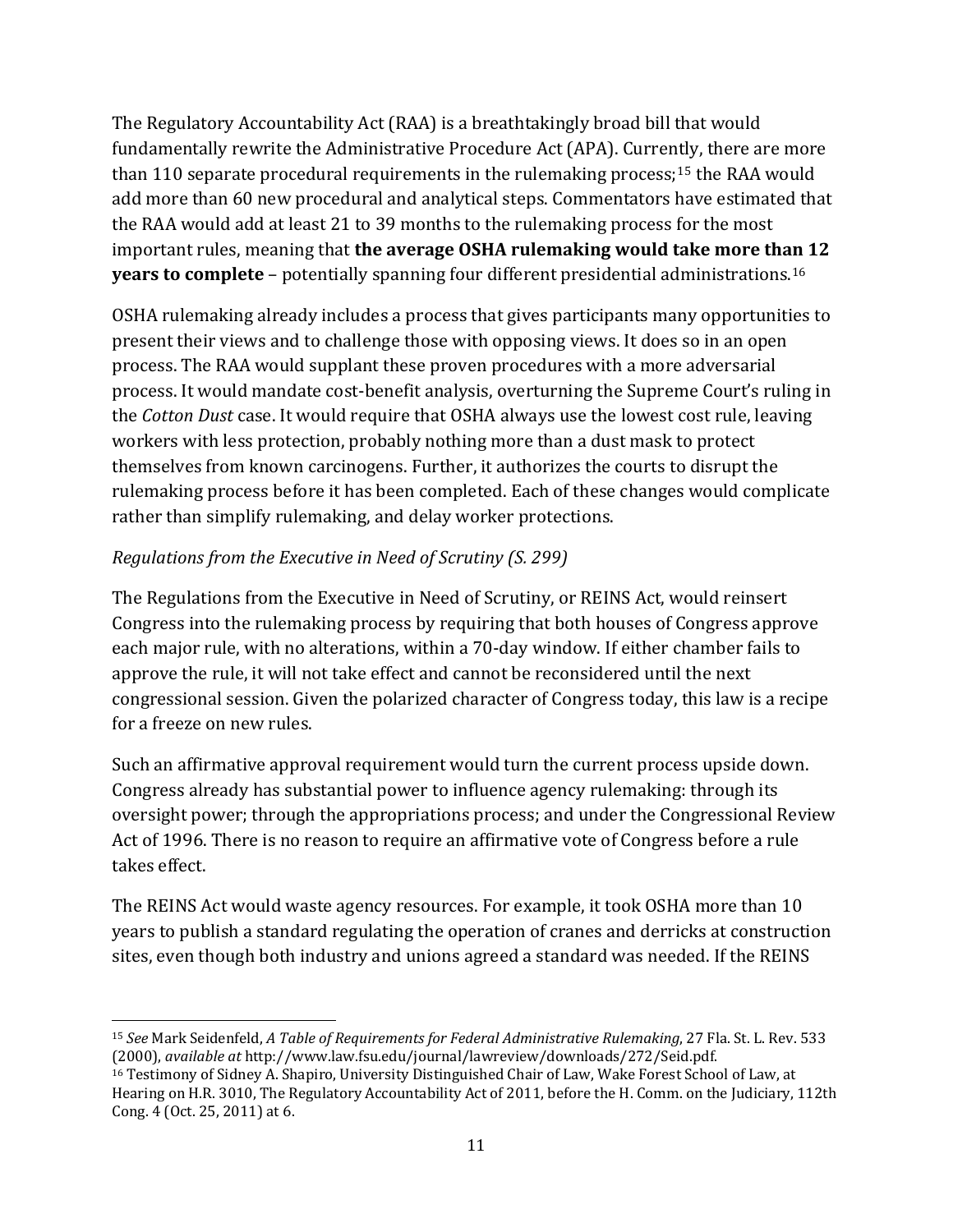Act became law, inaction by Congress would block the rule from going into effect, wasting the significant resources OSHA had invested in developing the rule.

## *Regulatory Flexibility Improvements Act (S. 1938)*

The Regulatory Flexibility Improvements Act would expand range of rules covered by the Regulatory Flexibility Act to include those that have a reasonably foreseeable indirect effect on small businesses; establish more onerous requirements for the initial and final regulatory flexibility analyses, including an estimate of cumulative impacts on small businesses; allow the Chief Counsel for Advocacy of the Small Business Administration to issue rules to govern federal agencies' rulemaking procedures; and establish a more onerous requirement for the notice that federal agencies must give the Small Business Administration prior to publishing a proposed rule.

OSHA is already required to analyze the impacts of its standards on small business, consult with small business owners and the SBA about those impacts, and make changes to its rules where appropriate to minimize those impacts. Additional analysis of small business impact duplicates the requirements in existing law. Workers in small businesses face the same hazards as those in larger business. This bill would do little to protect workers in small businesses or to help their employers reduce such hazards. Moreover, it concentrates enormous power in the hands of one appointed official in the Office of Advocacy, while the OSHA hearing process gathers information from a host of small business owners from all over the country.

## *Regulatory TimeOut Act (S. 1538)*

The Regulatory Time-Out Act, which would prohibit agencies from issuing most significant regulations for a year, is one of several bills which would prohibit new rules. These laws would simply keep federal agencies from carrying out their legally defined missions of protecting the health and safety of the American people.

When Congress passed the OSH Act in 1970, it promised workers that OSHA would protect them from workplace hazards. Too many chemicals and other hazards remain unregulated. The Environmental Protection Agency has listed more than 62,000 chemicals in its Toxic Substance Control Act Chemical Substance Inventory, but OSHA regulates worker exposures to only 400 of them.[17](#page-11-0) Too many of OSHA's existing standards are based on outdated science. They need to be upgraded to reflect current scientific and medical research. The current rulemaking process makes this impossible.

# **Streamlining Improvements in Health and Safety Protections**

<span id="page-11-0"></span> 17 Occupational Safety and Health Administration, "Hazardous and Toxic Substances," http://www.osha.gov/SLTC/hazardoustoxicsubstances/index.html (last visited Apr. 16, 2012).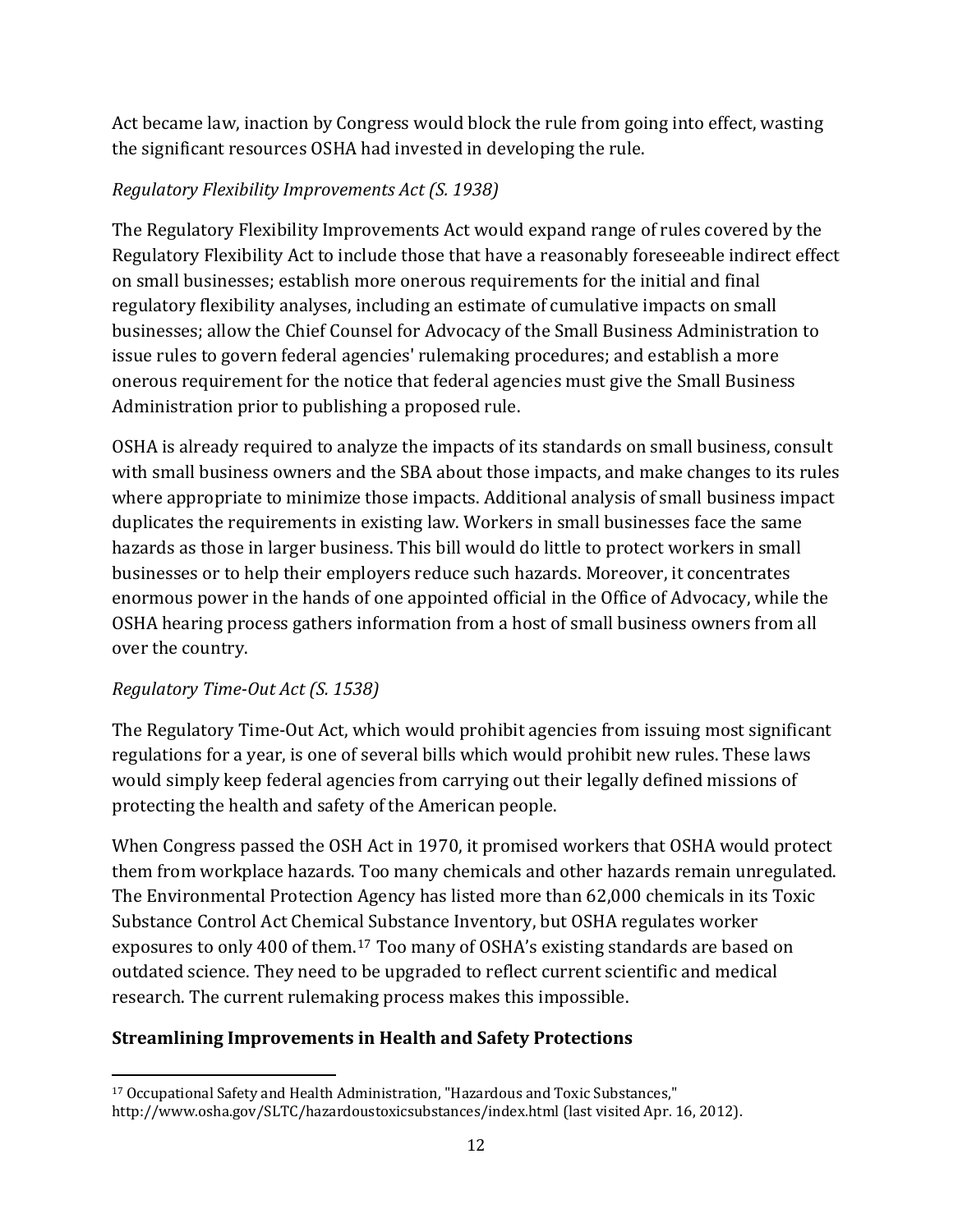The process for issuing workplace health and safety standards is broken and needs to be fixed. We need to update workplace health and safety standards, not bury them. None of the pending regulatory reform proposals would fix the OSHA standard setting process. Rather, each of these proposals is designed to further delay or shut down the regulatory process. Passage of these bills would hurt workers and make them less safe.

Instead of following this low road, Congress should streamline the rulemaking process so that standards can move forward in a reasonable amount of time, after thoughtful scrutiny of the need for new protections and their costs, without unnecessary and duplicative reviews and analysis. Congress should limit the role of OIRA and non‐technical experts in standard setting. Only with such reforms will workers gain the protections Congress promised them when it passed the OSH Act more than 40 years ago.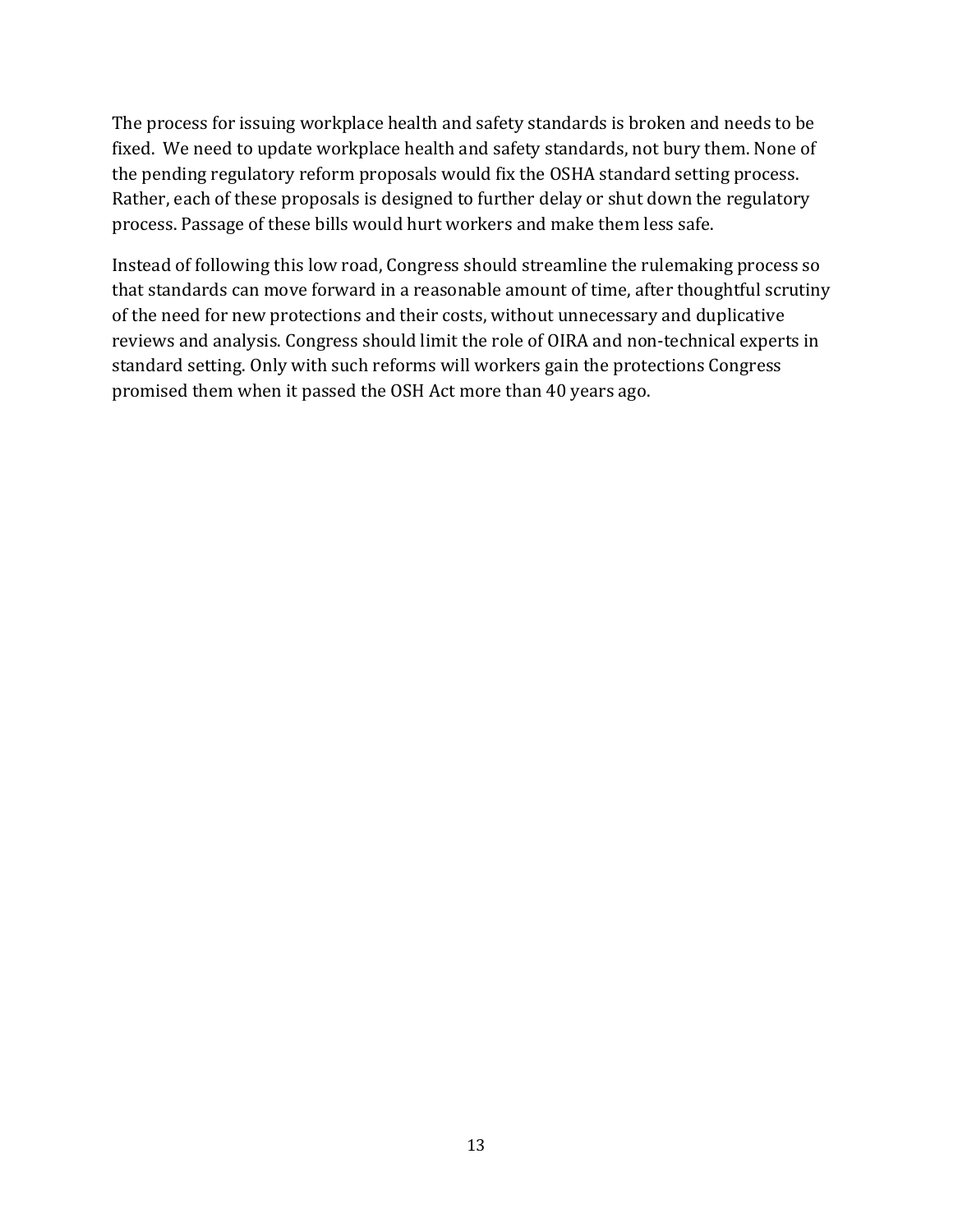## **Administrative Procedure Act (5 U.S.C. § 551 et seq.)**

*in 1946 Passed*

• The Administrative Procedure Act is the bedrock of the regulatory process. It offers baseline procedures for both "formal" (on the record) and "informal" (notice-andcomment) rulemaking.

#### **Paperwork Reduction Act (44 U.S.C. §§ 35013520)**

*in 1980, significantly amended in 1986 and 1995 Passed*

• The Paperwork Reduction Act requires that OSHA, and other agencies, obtain approval from the Office of Information and Regulatory Affairs (OIRA) for any survey or "collection of information" designed to help the agency determine the economic impact or practical implication of proposed rules. (OIRA was created by the Paperwork Reduction Act.)

### **Regulatory Flexibility Act (5 U.S. C. §§ 601612)**

*in 1980 Passed*

 The Regulatory Flexibility Act requires OSHA, and other agencies, to specifically analyze the effect of its regulations on small entities. OSHA must publish the reason it is considering regulating, a description of the small entities which will be affected, a description of the proposed rule's compliance requirements, and a list of alternative actions.

### **Executive Order 12,291**

*in 1981 Signed*

 President Reagan's Executive Order was the first to require rulemaking agencies to submit all regulations to the then-newly created OIRA. OIRA was tasked with reviewing and approving rules to ensure they met a cost-benefit test. (This Executive Order has been supplanted by later Executive Orders on regulatory review.)

### **Executive Order 12,866**

*in 1993 Signed*

• President Clinton's Executive Order restricted OIRA to reviewing only "economically significant" (those with a \$100 million economic impact) regulatory actions, as well as those which created conflict with another agency's rules; altered the budgetary impact of entitlements, grants, user fees, or loan programs; or raised novel legal or policy issues. This decreased the number of rules OIRA reviewed each year from between 2000 and 3000 to between 500 and 700. EO 12,866 set deadlines for OIRA reviews and established standards for agency and OIRA transparency.

### **ed Mandates Reform Act (2 U.S.C. §§15321538) Unfund**

*in 1995 Passed*

 The Unfunded Mandates Reform Act requires OSHA, and other agencies, to analyze and minimize the costs a proposed regulation would impose on private parties and